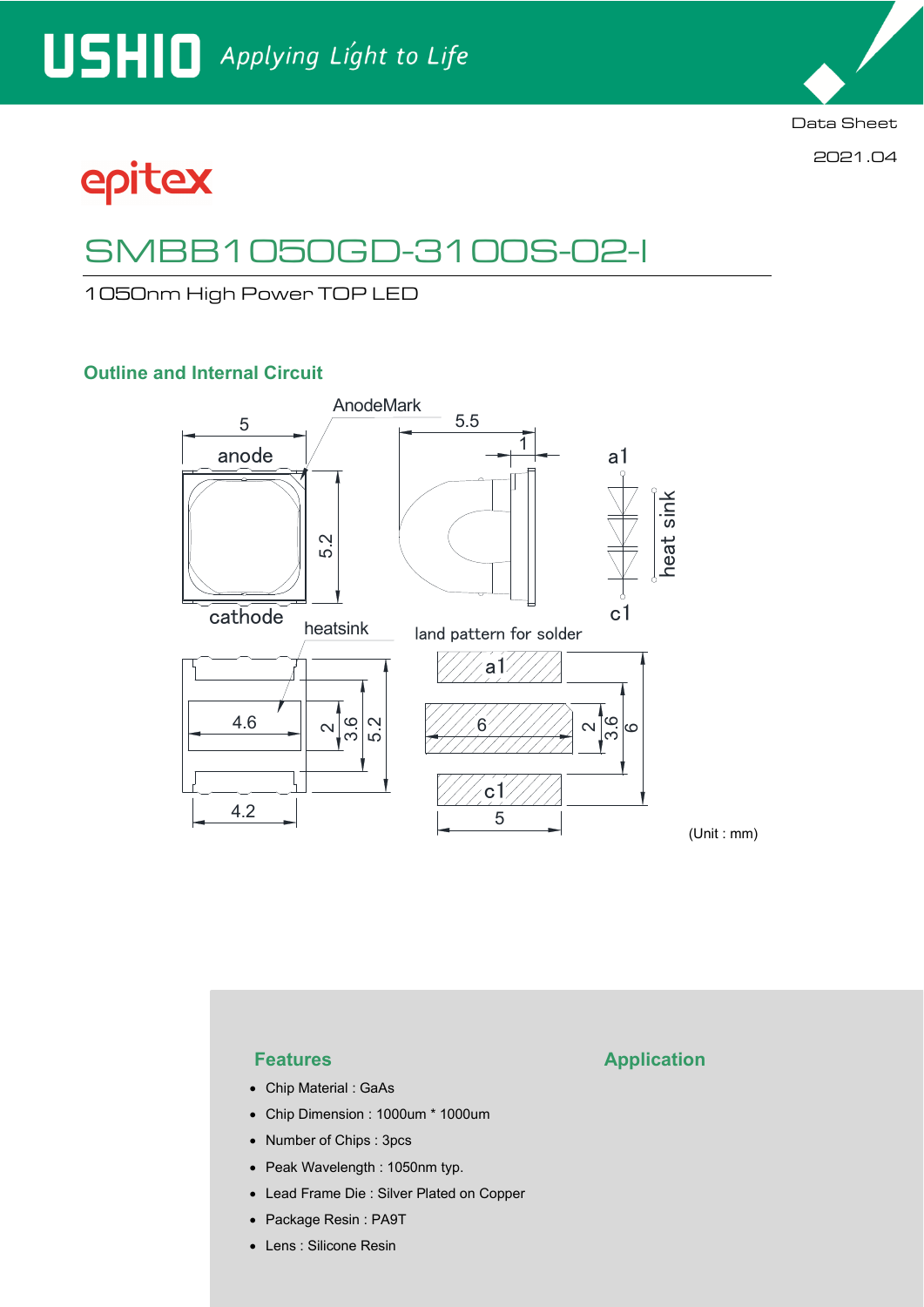### **Absolute Maximum Ratings (Tc=25°C)**

| <b>Item</b>                  | <b>Symbol</b> | <b>Ratings</b> | <b>Unit</b>  |
|------------------------------|---------------|----------------|--------------|
| Power Dissipation            | <b>PD</b>     | 3600           | mW           |
| <b>Forward Current</b>       | IF            | 1000           | mA           |
| <b>Pulse Forward Current</b> | <b>IFP</b>    | 2000           | mA           |
| Reverse Voltage              | VR.           | 15             | $\vee$       |
| <b>Thermal Resistance</b>    | Rthjs         | 10             | K/W          |
| Junction Temperature         | Tj            | 120            | $^{\circ}C$  |
| <b>Operating Temperature</b> | Topr          | $-40 - +100$   | $^{\circ}C$  |
| Storage Temperature          | Tstg          | $-40 - +100$   | $^{\circ}C$  |
| <b>Soldering Temperature</b> | <b>TSOL</b>   | 250            | $^{\circ}$ C |

‡Pulse Forward Current condition : Duty 1% and Pulse Width=10us.

‡Soldering condition : Soldering condition must be completed with 5 seconds at 250°C.

### **Optical and Electrical Characteristics (Tc=25°C)**

(\*: 100% testing, \*\*: reference value)

| <b>Parameter</b>            | <b>Symbol</b> | <b>Min</b> | <b>Typ</b> | <b>Max</b> | <b>Unit</b> | <b>Test Condition</b>     |
|-----------------------------|---------------|------------|------------|------------|-------------|---------------------------|
| <b>Forward Voltage</b>      | <b>VF</b>     |            | 4.5        | (5.4)      | $\vee$      | $IF=1A^*$                 |
|                             | <b>VFP</b>    |            | 5.5        |            |             | $IFP = 2A**$              |
| <b>Reverse Current</b>      | IR.           |            |            | 10         | uA          | $VR=5V^*$                 |
| <b>Total Radiated Power</b> | <b>PO</b>     | (1400)     | 2000       |            | mW          | $IF=1A^*$<br>$T = 100$ ms |
|                             |               |            | 3700       |            |             | $IFP = 2A**$              |
| Peak Wavelength             | $\lambda p$   | 1030       |            | 1070       | nm          | $IF=1A*$                  |
| Half Width                  | Δλ            |            | 50         |            | nm          | $IF=1A**$                 |
| <b>Rise Time</b>            | tr            |            | 10         |            | ns          | $IF=1A**$                 |
| Fall Time                   | tf            |            | 20         |            | ns          | $IF=1A**$                 |

‡Radiated Power is measured by G8370-85.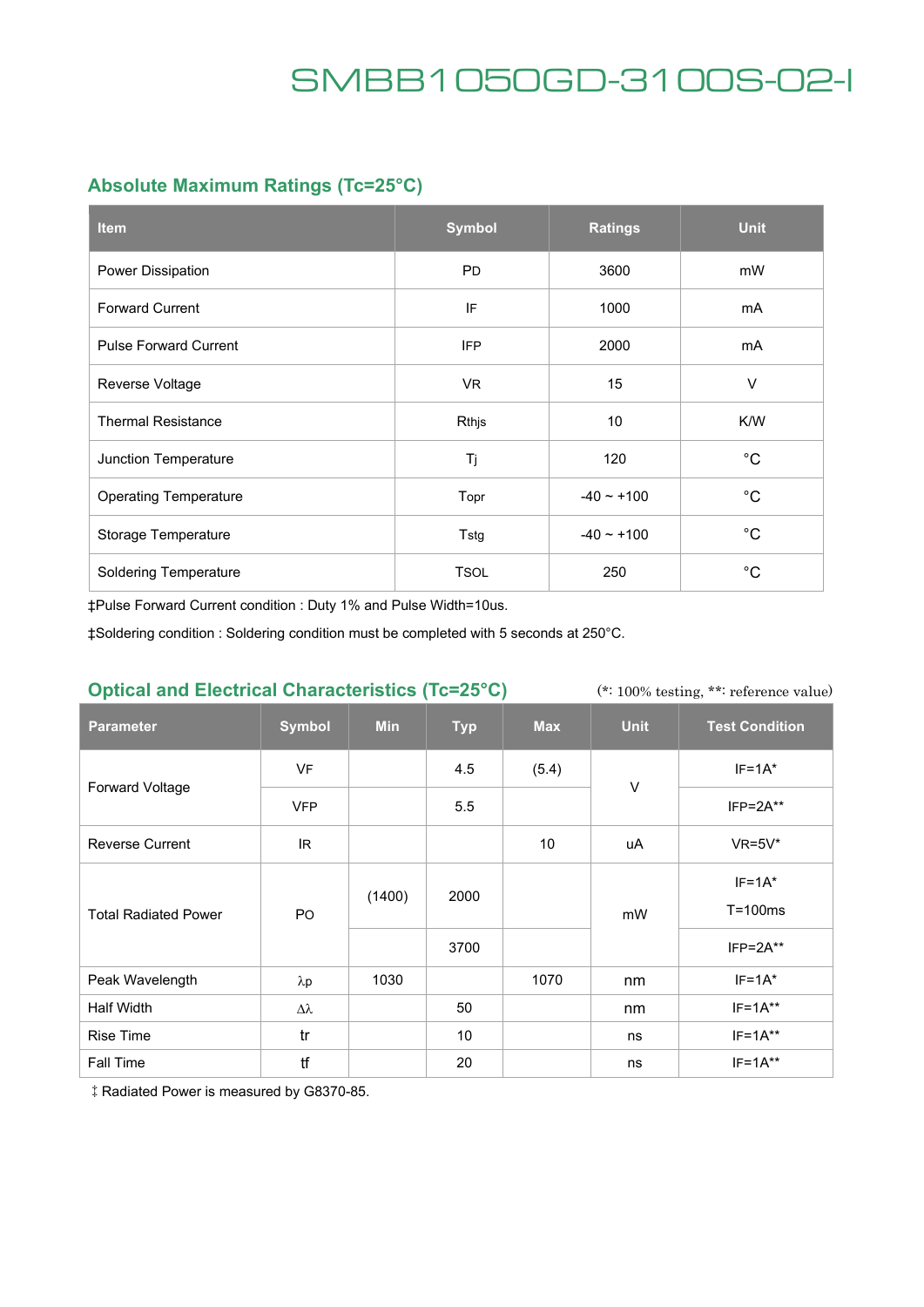### **Typical Characteristic Curves**



### **Forward Current - Forward Voltage**







 **20 40 60 80 100 Ambient Temperature (°C)**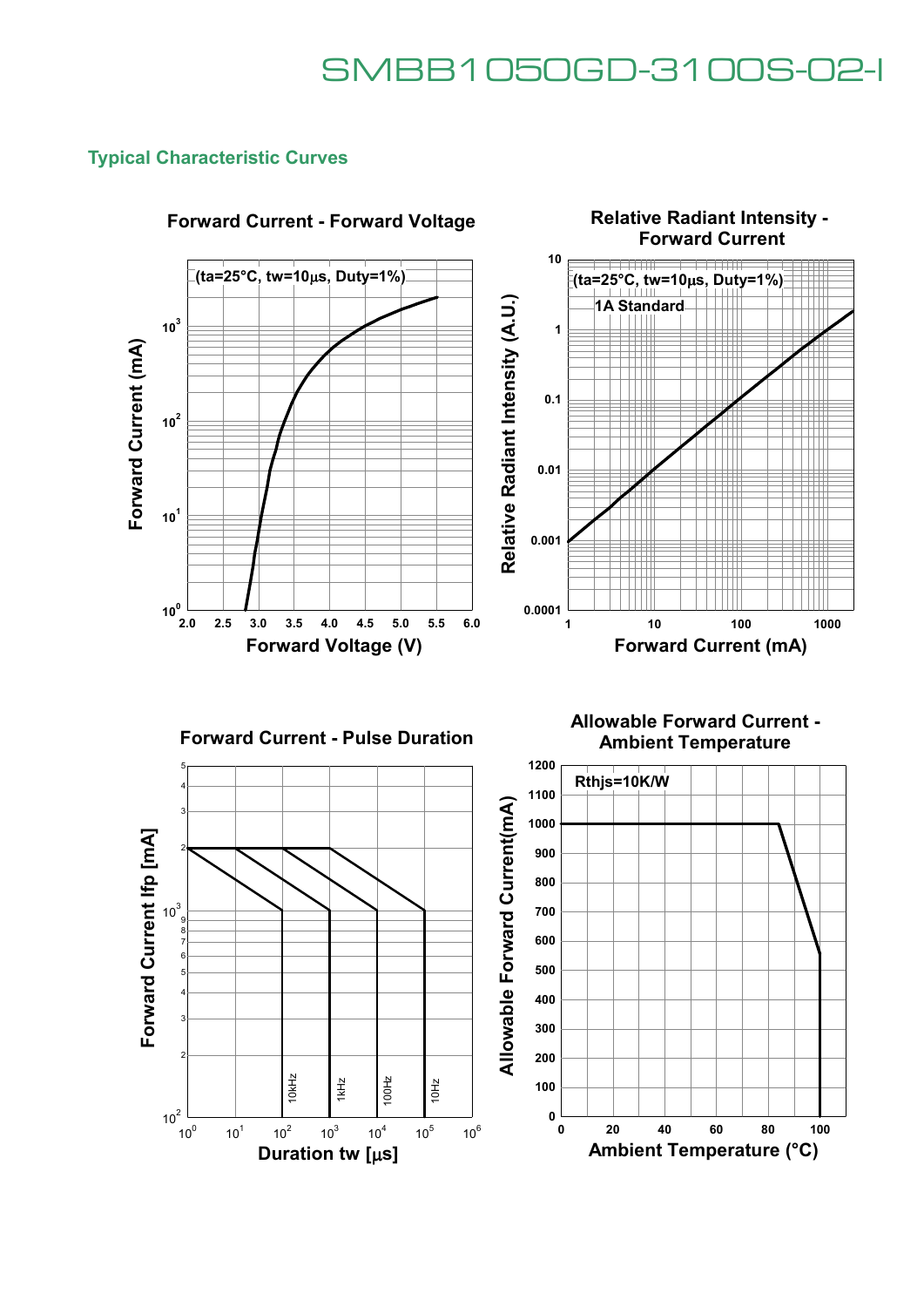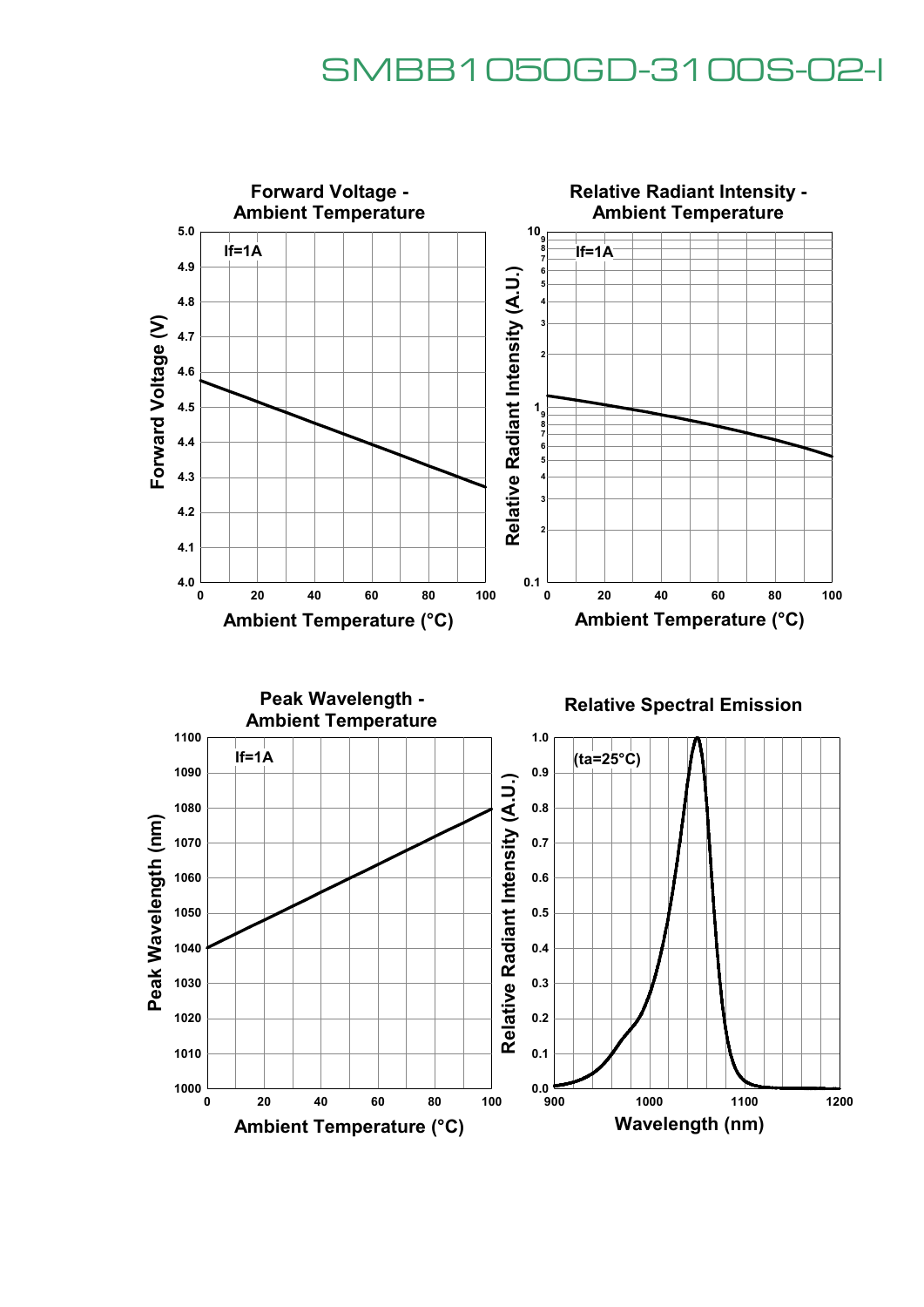#### **Wrapping**

Moisture barrier bag aluminum laminated film with a desiccant to keep out the moisture absorption during the transportation and storage.

### **SMD LED storage and handling precautions**

#### **Storage Conditions before Opening a Moisture-Barrier Aluminum Bag**

- Before opening a moisture-barrier aluminum bag, please store it at <30°C, <60%RH.
- Please note that the maximum shelf life is 12 months under these conditions.

#### **Storage Conditions after Opening a Moisture-Barrier Aluminum Bag**

- After opening a moisture-barrier aluminum bag, store the aluminum bag and silica gel in a desiccator.
- After opening the bag, please solder the LEDs within 72 hours in a room with 5 30°C, <50%RH.
- Please put any unused, remaining LEDs and silica gel back in the same aluminum bag and then vacuum-seal the bag.
- It is recommended to keep the re-sealed bag in a desiccator at <30%RH.
- The 72-hour- long floor life does not include the time while LEDs are stored in the moisture-barrier aluminum bag. However, we strongly recommend to solder the LEDs as soon as possible after opening the aluminum bag.

#### **Notes about Re-sealing a Moisture-Barrier Aluminum Bag**

 When vacuum-sealing an opened aluminum bag, if you find the moisture-indicator of the silica gel has changed to pink from blue (indicating a relative humidity of 30 % or more), please do not use the unused LEDs, the aluminum bag, or the silica gel.

### **Notes about Opening a Re-sealed Moisture-Barrier Aluminum Bag**

 When opening a vacuumed and re-sealed aluminum bag in order to use the remaining LEDs stored in the bag, if you find that the moisture-indicator of the silica has changed to pink, please do not use the LEDs.